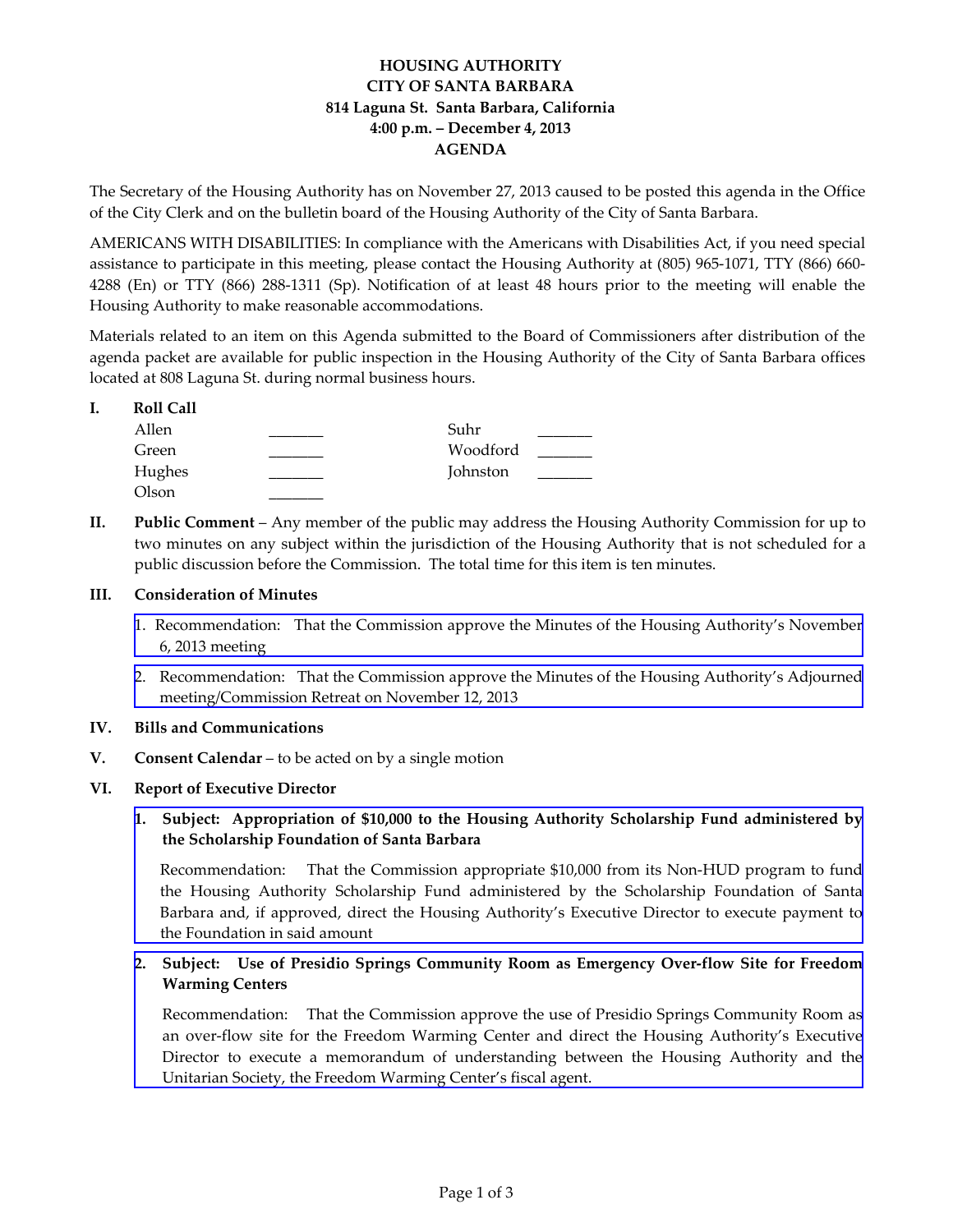#### **VII. Treasurer's Report**

#### **1. Subject: Investment Report for the Quarter Ended September 30, 2013**

 [Recommendation:](http://www.hacsb.org/Library/agendas_minutes/2013/agenda_packet/Agenda_Packet_2013_12_04/item_VII_I_2013_12_04.pdf) That the Commission review and order filed the quarterly Investment Report for period ended September 30, 2013

#### **2. Subject: Approval of Quarterly Financial Statements for the Quarter Ended September 30, 2013**

[Recommendation:](http://www.hacsb.org/Library/agendas_minutes/2013/agenda_packet/Agenda_Packet_2013_12_04/item_VII_II_2013_12_04.pdf) That the Commission review and order filed the quarterly financial statements for the quarter ended September 30, 2013

## **3. Subject: Approval of Property Management Program Budget for Fiscal Year Ending December 31, 2014**

[Recommendation:](http://www.hacsb.org/Library/agendas_minutes/2013/agenda_packet/Agenda_Packet_2013_12_04/item_VII_III_2013_12_04.pdf) That the Commission review and approve the budget for the Authority's Consolidated Property Management Program for fiscal year ending December 31, 2014

#### **4. Subject: Expenditure Resolution October, 2013**

[Recommendation:](http://www.hacsb.org/Library/agendas_minutes/2013/agenda_packet/Agenda_Packet_2013_12_04/item_VII_IV_2013_12_04.pdf) That the Commission adopt a resolution setting forth costs incurred and payments made for the month of October, 2013

#### **VIII. Committee Reports**

#### **IX. Unfinished Business**

#### **X. New Business**

## **1. Subject: Public Hearing on the Housing Authority's Amended Fully Restated Administrative Plan for its Section 8 Housing Choice Voucher Program and resolution approving said Plan**

[Recommendation:](http://www.hacsb.org/Library/agendas_minutes/2013/agenda_packet/Agenda_Packet_2013_12_04/item_X_I_2013_12_04.pdf) That the Commission: 1) hold a public hearing and take public comment on staff's recommendation to adopt an Amended and Fully Restated Administrative Plan for the operation of the Authority's Section 8 Housing Choice Voucher Program; and 2) adopt a resolution approving said Plan

# **2. Subject: Public Hearing and Proposed Resolution approving a Fully Restated Admissions and Continued Occupancy Policy for the Housing Authority's HUD Assisted Public Housing Program**

[Recommendation:](http://www.hacsb.org/Library/agendas_minutes/2013/agenda_packet/Agenda_Packet_2013_12_04/item_X_II_2013_12_04.pdf) That the Commission: 1) hold a public hearing and take public comment on staff's recommendation to adopt a revised and Fully Restated Admissions and Continued Occupancy Policy for its HUD Assisted Public Housing Program; and 2) adopt a resolution approving said Policy

## **3. Subject: Public Hearing and Adoption of HUD Required Agency Annual Plan for Fiscal Year Ending 3‐31‐2015**

[Recommendation:](http://www.hacsb.org/cm/news-and-reports/FY2014HUDPlan.html)That the Commission: 1) hold a public hearing and take public comment on the Housing Authority's adoption of a proposed Agency Annual Plan for fiscal year ending 3‐31‐2015 as required by the U.S. Department of Housing and Urban Development (HUD); and 2) adopt a resolution approving the Authority's Annual Plan for fiscal year ending 3‐31‐2015 and authorizing its submission to HUD along with all required certifications

## **4. Subject: Approval of Utility Allowances to be effective January 1, 2014, for Affordable Rental Housing Programs**

[Recommendation:](http://www.hacsb.org/Library/agendas_minutes/2013/agenda_packet/Agenda_Packet_2013_12_04/item_X_IV_2013_12_04.pdf) That the Commission adopt a resolution approving the continued use of 2013 utility allowances effective January 1, 2014, for tenant paid utilities for residents of affordable rental housing in the City of Santa Barbara as well as Housing Authority programs where utility allowances are required, and that the Commission further approve the continued use of the 2013 utility allowance schedule for the Vista La Cumbre senior public housing complex.